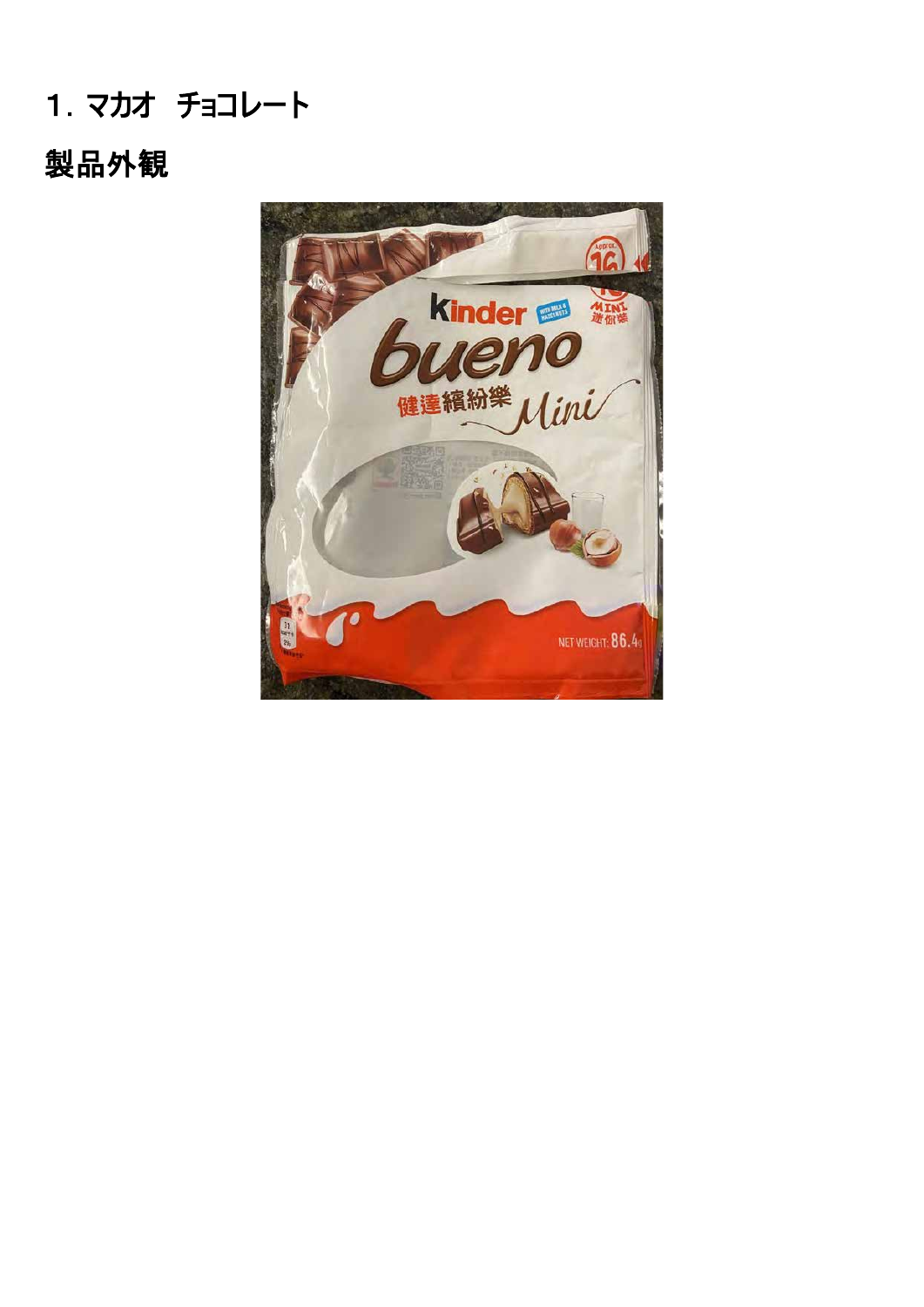|                                                                                                                                                                                                                                                                                                                                                                                                                                                                                                                                                                                                                                                           |                                                                          | 现位<br>日) 表味劑<br>朱百刀<br>卵磷脂 大豆)<br>WARS/ N - POLAND.<br><b>JONSUMER HOTLINE</b> | <b>HOT'. IN E. HONG KONG - 2956 0383</b><br>午票房古方加<br>: 少禾っ刀31%(糖<br>音易系<br><b>MADE N POLAND</b><br>BY FERRE O POLSKA Sp. z o. o.,<br>UL WIEF INICZA 126 - PL-02-952 -<br>STONE IN COOL DRY PLACE,<br><b>/ FROM DIRECT SUNLIGHT.</b><br>仔放於陰涼乾爽處<br>建免陽光直射。<br><b>CONTENT NOT TO BE SOLD SEPARATELY.</b><br><b>北產品不得拆開個別銷售</b><br>消費者服務專線:<br>HONG KONG香港 - 2956 0383 | 致敏原資料: 含奶類, 麩質·榛子果仁·大豆·原產地: 波蘭<br>Energy / 配置<br>Protein / 蛋白質<br><b>Total fat / 總脂肪</b><br>- Saturated fat / 飽和脂肪<br>- Trans fat / 反式脂肪<br>Carbohydrates/碳水化合物<br>- Sugars / 居<br>Sodium/訥                                                                                        | MILK CHOCOLATE-COVEPED WAFER WITH SMOOTH MILK AND HAZELNUT FILLING<br>INTER CHOCOCATE 31% (SUGAR, COCOA BUTTER, COCOA MASS, SKIMMED MILK POWDER,<br>INGREDIENTS, MILKFAT, ELITS IFIER: LECITHIN (SOY), FLAVOURING: VANILLIN), SUGAR, VEGETABLE FAT,<br>ANHYDROUS MIAZEL NUTS 10.5%, SKIMMED MILK POWDER, MILK POWDER, CHOCOLATE (SUGAR,<br>WHEAT FLUM COCOA BUTTER, EMULSIFIER: LECITHIN (SOY), FLAVOURING: VANILLIN), FAT-REDUCED<br>COCOA POWDER EMULSIFIER: LECITHIN (SOY), RAISING AGENTS: SODIUM BICARBONATE; AMMONIUM<br>BICARBONATE SALT, FLAVOURING: VANILLIN, TOTAL MILK CONSTITUENTS 19%, ALLERGEN<br>INFORMATION: CONTAINS MILK, GLUTEN, HAZELNUTS, SOY. HONG KONG IMPORTER: FERRERO ASIA<br>LIM, IT 2 11/F, ONE HARBOUR SQUARE, 181 HOI BUN ROAD, KWUN TONG, HONG KONG. CONSUMER<br>匕外層,内含綿滑午奶榛子醬<br>、可可脂·可可漿·脫脂奶粉·無水乳脂肪,乳化劑:卵磷脂(大<br>勿油脂・小麥麵粉・榛子果仁10.5%・脫脂奶粉・奶粉<br><b>患・可可漿・可可脂・乳化剤:卵磷脂(大豆)・調味剤:香蘭素)・低脂可可粉・乳化剤:</b><br>· 膨脹劑: 碳酸氫鈉: 碳酸氫銨 · 鹽 · 調味劑: 香蘭素 · 總牛奶組成部分19% ·<br>Nutrition Label 營養標示<br>Servings Per Package: 16 / 每包装所含食用分量: 16<br>Servings Size: 5.4g / 食用分量: 5.4克<br><b>Per 100g</b><br>每100克<br>568kcal / 千卡 31kcal / 千卡<br>8.69 / 72<br>37.3g/克<br>17.3g/克<br><b>0g/克</b><br>49.5g/克<br>41.2g/克<br>107mg/毫克<br>*NRV = Nutrient Reference Value for an adult based on an average daily diet of<br>2000 kcal. The nutritional needs of individuals may be higher or lower, based on<br>gender, age, level of physical activity and other factors. 中國營養素参考值=中<br>以一個成年人平均每日2000千卡的膳食為基礎。醫養素需要量因人<br><sub>理,</sub> 視乎 <b>性別、年齡、活動量及其他因素而定。</b> | <b><i>Achinese NRV Per Serving</i></b><br><b>Per Serving</b><br>医食用分量的中<br>每食用分量<br>参考值白分比<br>2%<br>$0.59$ /克<br>1%<br>2.0g/克<br>3%<br>5%<br>$0.99$ / 兄<br>0g/克<br><b>1%</b><br>2.7g/克<br>2.2g/兄<br>0%<br>6mg/毫克 | c      |                         |
|-----------------------------------------------------------------------------------------------------------------------------------------------------------------------------------------------------------------------------------------------------------------------------------------------------------------------------------------------------------------------------------------------------------------------------------------------------------------------------------------------------------------------------------------------------------------------------------------------------------------------------------------------------------|--------------------------------------------------------------------------|--------------------------------------------------------------------------------|-----------------------------------------------------------------------------------------------------------------------------------------------------------------------------------------------------------------------------------------------------------------------------------------------------------------------------------------------------------------------|------------------------------------------------------------------------------------------------------------------------------------------------------------------------------------------------------------------------------------------------------------------------------------|------------------------------------------------------------------------------------------------------------------------------------------------------------------------------------------------------------------------------------------------------------------------------------------------------------------------------------------------------------------------------------------------------------------------------------------------------------------------------------------------------------------------------------------------------------------------------------------------------------------------------------------------------------------------------------------------------------------------------------------------------------------------------------------------------------------------------------------------------------------------------------------------------------------------------------------------------------------------------------------------------------------------------------------------------------------------------------------------------------------------------------------------------------------------------------------------------------------------------------------------------------------------------------------------------------------------------------------------------------------------------------------------------------------------------------------------------------------------------------------------------------------------------------------------------------------------|------------------------------------------------------------------------------------------------------------------------------------------------------------------------------------------------------------------|--------|-------------------------|
|                                                                                                                                                                                                                                                                                                                                                                                                                                                                                                                                                                                                                                                           |                                                                          | 原文                                                                             |                                                                                                                                                                                                                                                                                                                                                                       |                                                                                                                                                                                                                                                                                    | 和訳                                                                                                                                                                                                                                                                                                                                                                                                                                                                                                                                                                                                                                                                                                                                                                                                                                                                                                                                                                                                                                                                                                                                                                                                                                                                                                                                                                                                                                                                                                                                                                     |                                                                                                                                                                                                                  |        |                         |
| 原<br>INGREDIENTS: MILK CHOCOLATE 31% (SUGAR,<br>材<br>COCOA BUTTER, COCOA MASS, SKIMMED<br>料<br>MILK POWDER, ANHYDROUS MILKFAT,<br>EMULSIFIER: LECITHIN (SOY), FLAVOURING:<br>VANILLIN), SUGAR, VEGETABLE FAT, WHEAT<br>FLOUR, HAZELNUTS 10.5%, SKIMMED MILK<br>POWDER, MILK POWDER, CHOCOLATE (SUGAR,<br>COCOA MASS, COCOA BUTTER, EMULSIFIER:<br>LECITHIN (SOY), FLAVOURING: VANILLIN),<br>FAT-REDUCED COCOA POWDER, EMULSIFIER:<br>LECITHIN (SOY), RAISING AGENTS: SODIUM<br>BICARBONATE; AMMONIUM BICARBONATE,<br>SALT, FLAVOURING: VANILLIN. TOTAL MILK<br><b>CONSTITUENTS 19%. ALLERGEN</b><br>INFORMATION: CONTAINS MILK, GLUTEN<br>HAZELNUTS, SOY. |                                                                          |                                                                                | ツ、大豆を含む。                                                                                                                                                                                                                                                                                                                                                              | 原材料 :ミルクチョコレート 31% (砂糖、ココアバター、ココアマ<br>ス、スキムミルクパウダー、無水乳脂肪、乳化剤:レシチン(大<br>豆)、香料:バニリン)、砂糖、植物性脂肪、小麦粉、ヘーゼ<br>ルナッツ 10.5%、スキムミルクパウダー、無水乳脂肪、乳化剤:<br>レシチン(大豆)、香料 : バニリン)、低脂肪ココアパウダー、乳<br>化剤:レシチン(大豆)、香料:バニリン、膨張剤:炭酸水素<br>ナトリウム; 炭酸水素アンモニウム、食塩、香料 : バニリン 総<br>乳成分 19%. アレルギー情報:牛乳、グルテン、ヘーゼルナッ |                                                                                                                                                                                                                                                                                                                                                                                                                                                                                                                                                                                                                                                                                                                                                                                                                                                                                                                                                                                                                                                                                                                                                                                                                                                                                                                                                                                                                                                                                                                                                                        |                                                                                                                                                                                                                  |        |                         |
| 栄<br>養<br>成<br>分<br>表<br>示                                                                                                                                                                                                                                                                                                                                                                                                                                                                                                                                                                                                                                | <b>Nutrition Label</b><br>Servings Per Package: 16<br>Serving Size: 5.4g |                                                                                |                                                                                                                                                                                                                                                                                                                                                                       | 栄養成分表示<br>1 袋:16 食分<br>1 食分量: 5.4g                                                                                                                                                                                                                                                 |                                                                                                                                                                                                                                                                                                                                                                                                                                                                                                                                                                                                                                                                                                                                                                                                                                                                                                                                                                                                                                                                                                                                                                                                                                                                                                                                                                                                                                                                                                                                                                        |                                                                                                                                                                                                                  |        |                         |
|                                                                                                                                                                                                                                                                                                                                                                                                                                                                                                                                                                                                                                                           | Per 100g<br>Per<br>%Chinese<br>NRV/Per<br>Serving<br>Serving             |                                                                                |                                                                                                                                                                                                                                                                                                                                                                       |                                                                                                                                                                                                                                                                                    |                                                                                                                                                                                                                                                                                                                                                                                                                                                                                                                                                                                                                                                                                                                                                                                                                                                                                                                                                                                                                                                                                                                                                                                                                                                                                                                                                                                                                                                                                                                                                                        | 100g あたり                                                                                                                                                                                                         | 1 食あたり | 1 食あたりの<br>中国 NRV<br>比率 |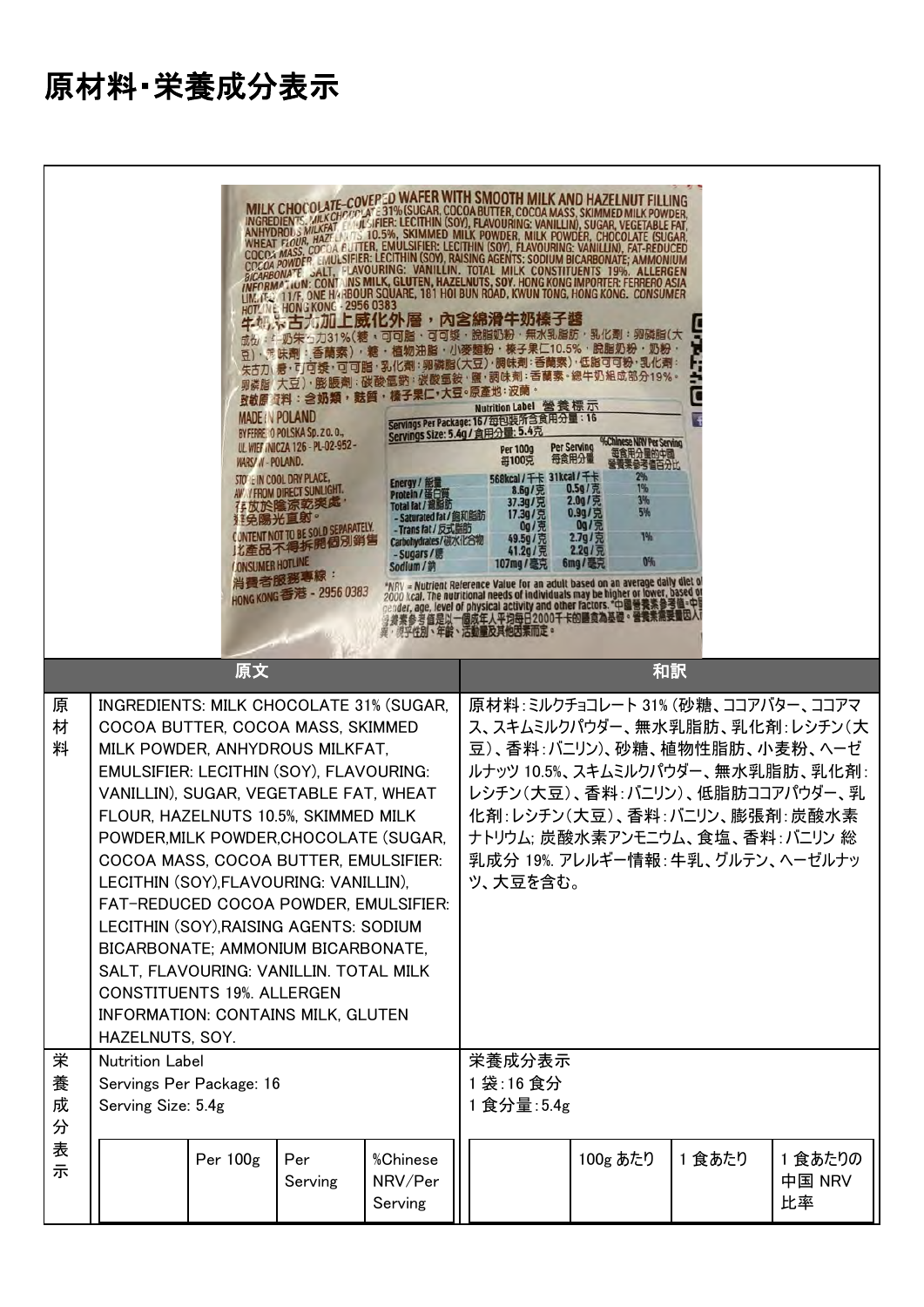|  | Energy                                                                                              | 568kcal           | 31kcal           | 2%    | エネルギー                                                            | 568kcal           | 31kcal           | 2%    |  |
|--|-----------------------------------------------------------------------------------------------------|-------------------|------------------|-------|------------------------------------------------------------------|-------------------|------------------|-------|--|
|  | Protein                                                                                             | 8.6 <sub>g</sub>  | 0.5 <sub>g</sub> | $1\%$ | タンパク質                                                            | 8.6 <sub>g</sub>  | 0.5 <sub>g</sub> | $1\%$ |  |
|  | Total fat                                                                                           | 37.3 <sub>g</sub> | 2.0 <sub>g</sub> | 3%    | 総脂質                                                              | 37.3 <sub>g</sub> | 2.0 <sub>g</sub> | 3%    |  |
|  | Saturated                                                                                           | 17.3 <sub>g</sub> | 0.9 <sub>g</sub> | 5%    | −飽和脂肪<br>酸                                                       | 17.3 <sub>g</sub> | 0.9 <sub>g</sub> | 5%    |  |
|  | fat                                                                                                 |                   |                  |       | −トランス脂                                                           | 0g                | 0 <sub>g</sub>   |       |  |
|  | $-Trans$<br>fat                                                                                     | 0g                | 0g               |       | 肪                                                                |                   |                  |       |  |
|  |                                                                                                     |                   |                  |       | 総炭水化物                                                            | 49.5 <sub>g</sub> | 2.7 <sub>g</sub> | 1%    |  |
|  | Carbohyd<br>rates                                                                                   | 49.5g             | 2.7 <sub>g</sub> | $1\%$ | −糖類                                                              | 41.2g             | 2.2g             |       |  |
|  | $-S$ ugars                                                                                          | 41.2 <sub>g</sub> | 2.2 <sub>g</sub> |       | 食塩相当量                                                            | 107mg             | 6 <sub>mg</sub>  | 0%    |  |
|  | Sodium                                                                                              | 107mg             | 6 <sub>mg</sub>  | 0%    | *NRV = 1 日平均 2000kcal の食事を基準とした成人の栄<br>養素参考値比率。個人の栄養所要量は、性別、年齢、身 |                   |                  |       |  |
|  | *NRV = Nutrient Reference Value for an adult                                                        |                   |                  |       | 体活動のレベルなどにより、変動します。                                              |                   |                  |       |  |
|  | based on an average daily diet of 2000 kcal. The                                                    |                   |                  |       |                                                                  |                   |                  |       |  |
|  | nutritional needs of individuals may be higher or<br>lower, based on gender, age, level of physical |                   |                  |       |                                                                  |                   |                  |       |  |
|  | activity and other factors.                                                                         |                   |                  |       |                                                                  |                   |                  |       |  |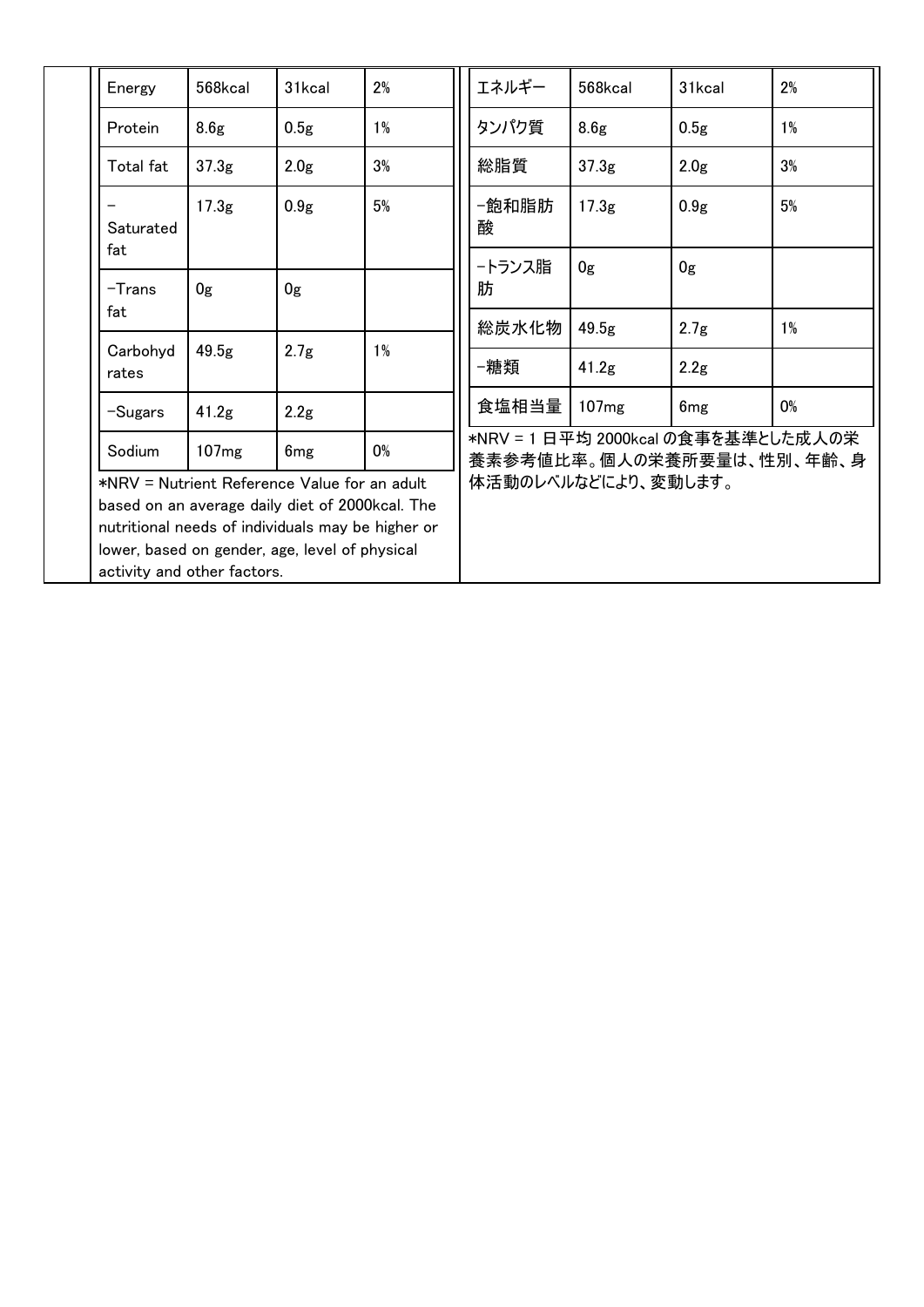## 2.マカオ クッキー(小麦粉を使ったスナック)

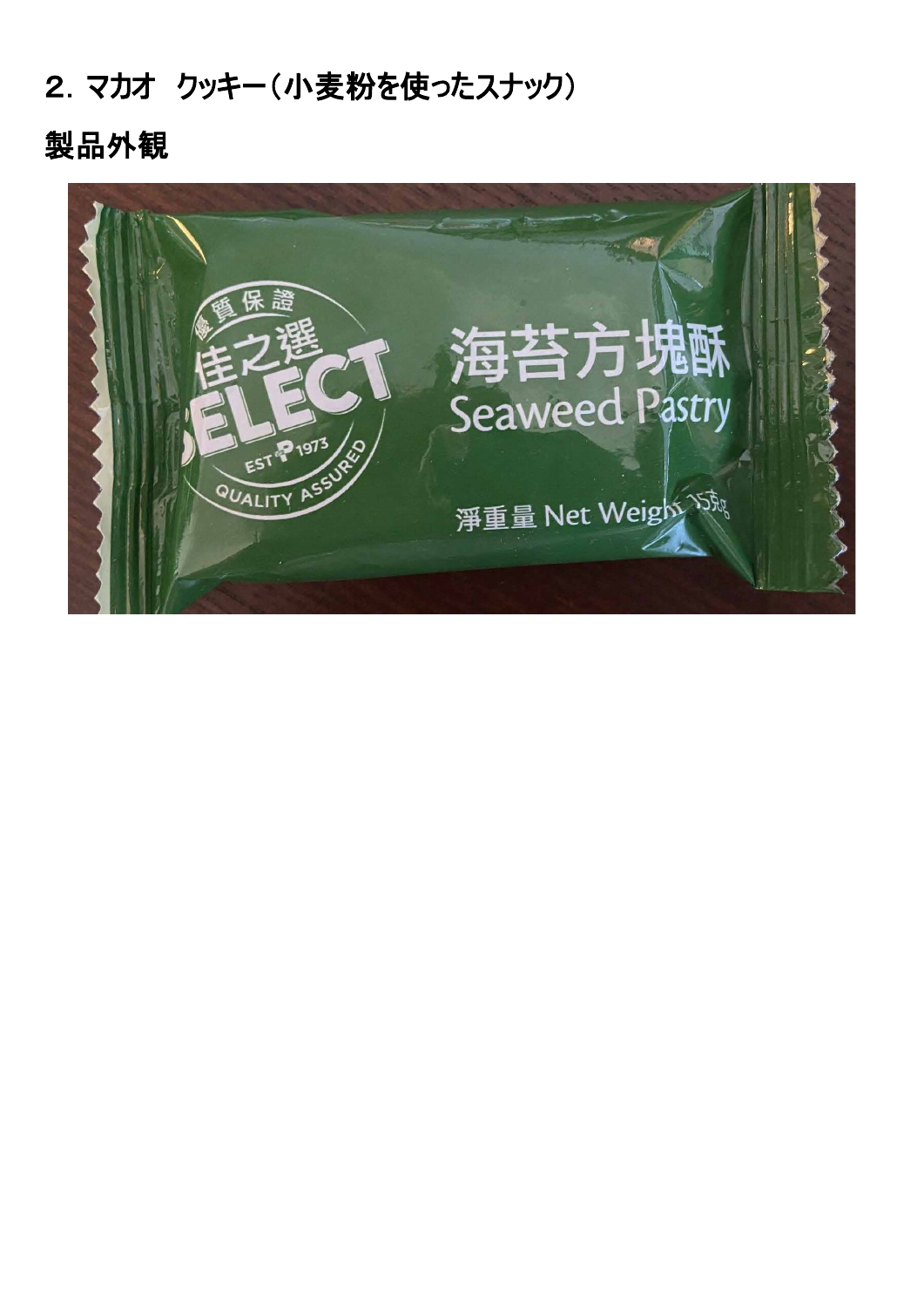|                            | hformation 每100克/Per 100g能量/E                                                                                                                                                                                 | ct contains cereal containing gluten, and<br>)ietary Fibre 1.6克/g, 糖                                                              |  |  |
|----------------------------|---------------------------------------------------------------------------------------------------------------------------------------------------------------------------------------------------------------|-----------------------------------------------------------------------------------------------------------------------------------|--|--|
|                            | 原文                                                                                                                                                                                                            | 和訳                                                                                                                                |  |  |
| 原<br>材<br>料                | Ingredients: Wheat Flour, Sugar, Vegetable<br>Oil (Palm Oil), Seaweed, Salt. This product<br>contains cereal containing gluten and their<br>products.                                                         | 原材料:小麦粉、砂糖、植物油(パーム油)、海藻、食塩。<br>本品にはグルテンを含む穀物とそれ由来の製品が含まれてい<br>ます。                                                                 |  |  |
| 栄<br>養<br>成<br>分<br>表<br>示 | Nutrition Information Per 100g, Energy 469kcal<br>(1970kJ), Protein 7.6g, Total Fat 175g, Saturated<br>Fat 8.6g, Trans Fat 0g, Total Carbohydrates<br>71.9g, Dietary Fibre 1.6g, Sugars 16.2g, Sodium<br>65mg | 100g あたりの栄養成分表示、エネルギー469kcal<br>(1970kJ)、タンパク質 7.6g、総脂質 175g、飽和脂肪酸<br>8.6g、トランス脂肪 0g、総炭水化物 71.9g、食物繊維<br>1.6g、糖類 16.2g、食塩相当量 65mg |  |  |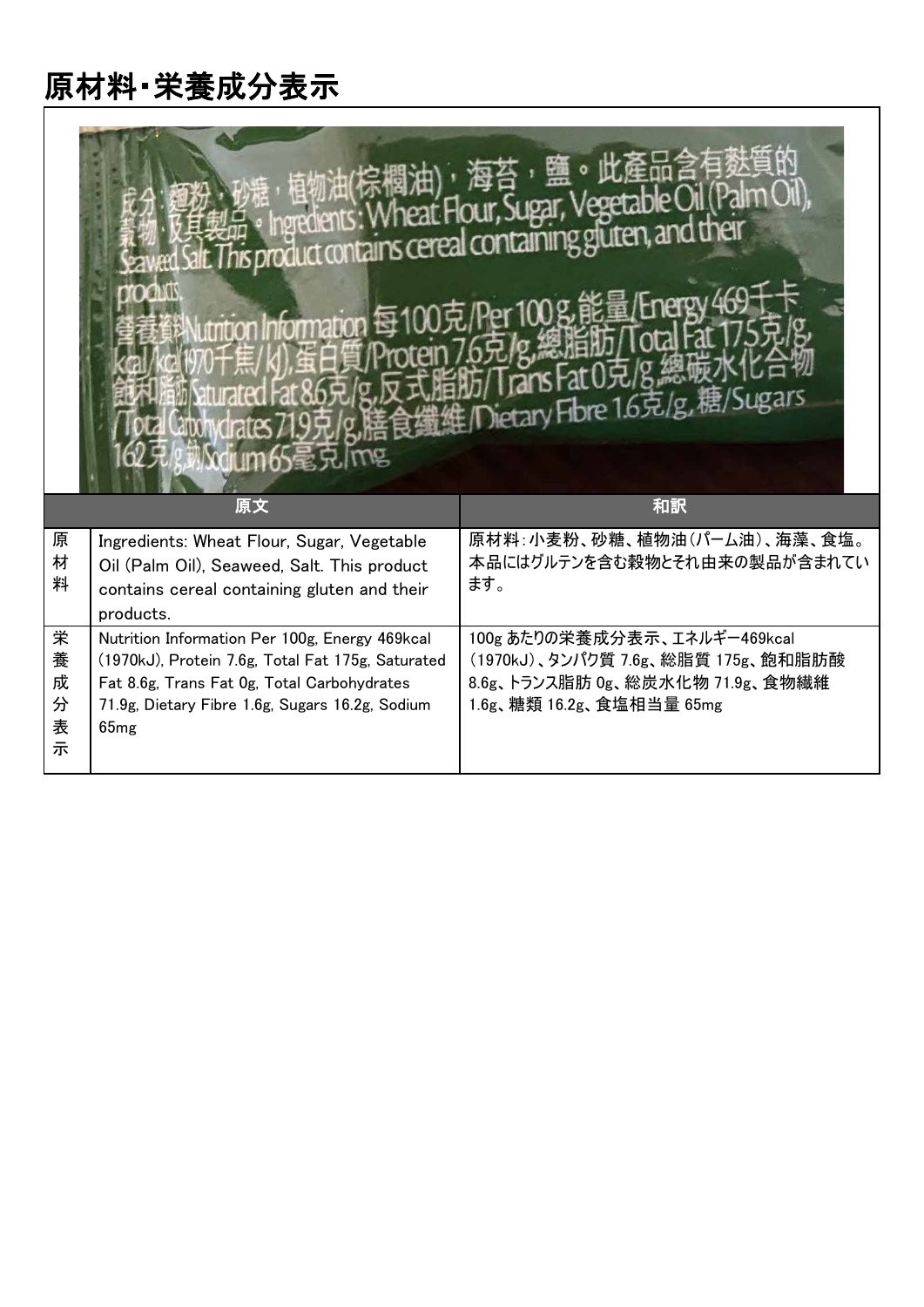# 3.マカオ ガム 製品外観

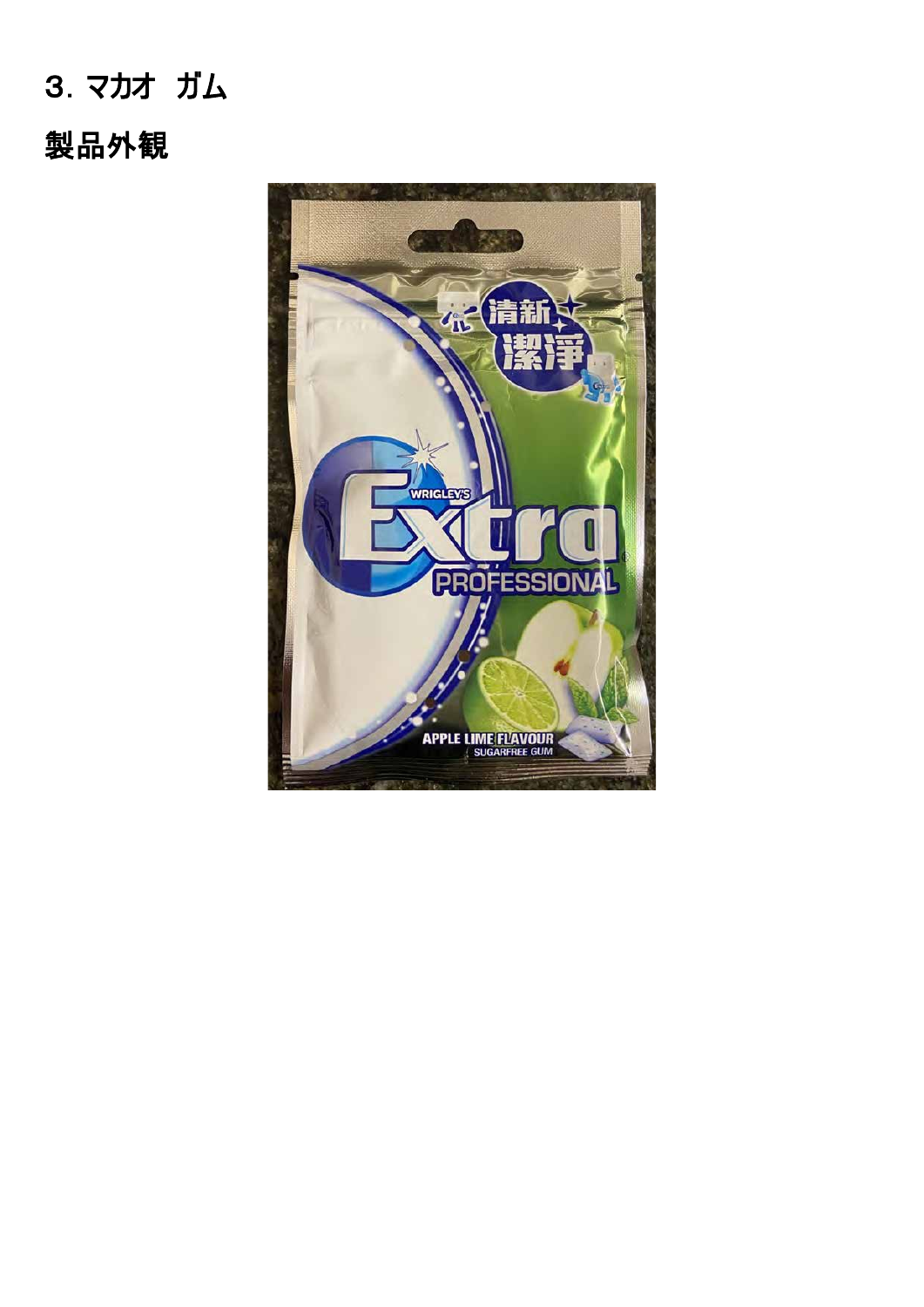|                  | ANTIOXIDANT E321, COLOUR E133.<br>   糖香口珠<br><b>CONSUMER LINE: (852) 2858 9202</b>                                                                                                                                                                                                                                            | MADE IN TAIWAN BY WRIGLEY TAIWAN LTD., NO. 5-1, HSIAO KENG TZU TOU, FAN<br>SOO LI, TAMSUI DISTRICT, NEW TAIPEI CITY, TAIWAN, FOR MARS COMPANY HONG<br>KONG LIMITED. EXTRA PROFESSIONAL APPLE LIME FLAVOUR SUGARFREE GUM.<br>INGREDIENTS: SWEETENER (SORBITOL, MALITTOL, XYLITOL, MANNITOL, ASPARTAME,<br>ACESULFAME K, SUCRALOSE), GUM BASE, FLAVOUR, MALTODEXTRIN, EMULSIFIER<br>SOVBEAN LECTHIN, THICKENER (E466, E401, E414), STARCH, GLAZING AGENT E903,<br>小诺里,日露<br>醋磺内酯种<br>精, 乳化劑大豆卵磷脂, 增稠劑(466, E401, E414),<br>殿粉, 上光劑 E903, 抗氧化劑 E321, 色素 E133.<br>PHENYLKETONURICS: CONTAINS PHENYLALANINE.<br><b>EXCESS CONSUMPTION MAY HAVE A LAXATIVE EFFECT.</b><br>approx. 20 pellets NET WEIGHT: 28g | Recognised by the | <b>Servings Per Package</b><br>每包装所含食用分<br>Energy/配置<br>Protein/蛋白質<br>Total fat/ 總脂肪<br>- Trans fat/反式脂肪<br>- Dietary fibre/膳食纖維<br>- Sugars/糖<br>Sodium/鈉 | <b>Nutrition Information/受</b><br>Serving Size / 食用分量: 2 & / 6 /<br>Per Serving<br>ln/5<br><b>M信</b><br>- Saturated fat/飽和脂肪<br>0g/克<br>Og/ft<br>21/5<br>Total carbohydrates/總碳水化合物<br><b>W/克</b> |
|------------------|-------------------------------------------------------------------------------------------------------------------------------------------------------------------------------------------------------------------------------------------------------------------------------------------------------------------------------|--------------------------------------------------------------------------------------------------------------------------------------------------------------------------------------------------------------------------------------------------------------------------------------------------------------------------------------------------------------------------------------------------------------------------------------------------------------------------------------------------------------------------------------------------------------------------------------------------------------------------------------------------------------------------------------------------------|-------------------|-------------------------------------------------------------------------------------------------------------------------------------------------------------|---------------------------------------------------------------------------------------------------------------------------------------------------------------------------------------------------|
|                  | 原文                                                                                                                                                                                                                                                                                                                            |                                                                                                                                                                                                                                                                                                                                                                                                                                                                                                                                                                                                                                                                                                        |                   | 和訳                                                                                                                                                          |                                                                                                                                                                                                   |
| 原<br>材<br>料      | INGREDIENTS: SWEETENER (SORBITOL,<br>MALTITOL, XYLITOL, MANNITOL, ASPARTAME,<br>ACESULFAME K, SUCRALOSE), GUM BASE,<br>FLAVOUR, MALTODEXTRIN, EMULSIFIER,<br>SOYBEAN LECITHIN, THICKENER (E466, E401,<br>E414), STARCH, GLAZING AGENT E903,<br>ANTIOXIDANT E321, COLOUR E133.<br>PHENYLKETONURICS: CONTAINS<br>PHENYLALANINE. | 添加物。甘味料(ソルビトール、マルチトール、キシリトール、<br>マンニトール、アスパルテーム、アセスルファム K、スクラロー<br>ス)、ガムベース、香料、マルトデキストリン、乳化剤、大豆レ<br>シチン、増粘剤(E466、E401、E414)、でんぷん、光沢剤<br>E903、抗酸化剤 E321、着色料 E133。<br>フェニルケトン尿症 :フェニルアラニンを含む。                                                                                                                                                                                                                                                                                                                                                                                                                                                                                                            |                   |                                                                                                                                                             |                                                                                                                                                                                                   |
| 栄<br>養<br>成<br>分 | Nutrition Information<br>Serving Size: 2.8g (2 Pellets)<br>Servings Per Package: Approx. 10                                                                                                                                                                                                                                   | 栄養成分表示<br>1食分量: 2.8g (2粒)<br>1袋におよそ 10 食分を含む                                                                                                                                                                                                                                                                                                                                                                                                                                                                                                                                                                                                                                                           |                   |                                                                                                                                                             |                                                                                                                                                                                                   |
| 表<br>示           |                                                                                                                                                                                                                                                                                                                               | Per Serving                                                                                                                                                                                                                                                                                                                                                                                                                                                                                                                                                                                                                                                                                            |                   |                                                                                                                                                             | 1 食あたり                                                                                                                                                                                            |
|                  | Energy                                                                                                                                                                                                                                                                                                                        | 22kJ                                                                                                                                                                                                                                                                                                                                                                                                                                                                                                                                                                                                                                                                                                   | エネルギー             |                                                                                                                                                             | 22kJ                                                                                                                                                                                              |
|                  | Protein                                                                                                                                                                                                                                                                                                                       | 0g                                                                                                                                                                                                                                                                                                                                                                                                                                                                                                                                                                                                                                                                                                     |                   |                                                                                                                                                             | 0g                                                                                                                                                                                                |
|                  | Total fat                                                                                                                                                                                                                                                                                                                     | 0g                                                                                                                                                                                                                                                                                                                                                                                                                                                                                                                                                                                                                                                                                                     | 総脂質               |                                                                                                                                                             | 0g                                                                                                                                                                                                |
|                  | -Saturated fat                                                                                                                                                                                                                                                                                                                | 0 <sub>g</sub>                                                                                                                                                                                                                                                                                                                                                                                                                                                                                                                                                                                                                                                                                         | −飽和脂肪酸            |                                                                                                                                                             | 0g                                                                                                                                                                                                |
|                  | -Trans fat                                                                                                                                                                                                                                                                                                                    | 0 <sub>g</sub>                                                                                                                                                                                                                                                                                                                                                                                                                                                                                                                                                                                                                                                                                         |                   |                                                                                                                                                             | 0g                                                                                                                                                                                                |
|                  | Total carbohydrates                                                                                                                                                                                                                                                                                                           | 2.1 <sub>g</sub>                                                                                                                                                                                                                                                                                                                                                                                                                                                                                                                                                                                                                                                                                       |                   |                                                                                                                                                             | 2.1 <sub>g</sub>                                                                                                                                                                                  |
|                  | -Dietary fibre                                                                                                                                                                                                                                                                                                                | 0g                                                                                                                                                                                                                                                                                                                                                                                                                                                                                                                                                                                                                                                                                                     |                   |                                                                                                                                                             | 0g                                                                                                                                                                                                |
|                  | -Sugars                                                                                                                                                                                                                                                                                                                       | 0g                                                                                                                                                                                                                                                                                                                                                                                                                                                                                                                                                                                                                                                                                                     | −糖類               |                                                                                                                                                             | 0g                                                                                                                                                                                                |
|                  | Sodium<br>1 <sub>mg</sub>                                                                                                                                                                                                                                                                                                     |                                                                                                                                                                                                                                                                                                                                                                                                                                                                                                                                                                                                                                                                                                        | 食塩相当量             |                                                                                                                                                             | 1 <sub>mg</sub>                                                                                                                                                                                   |

٦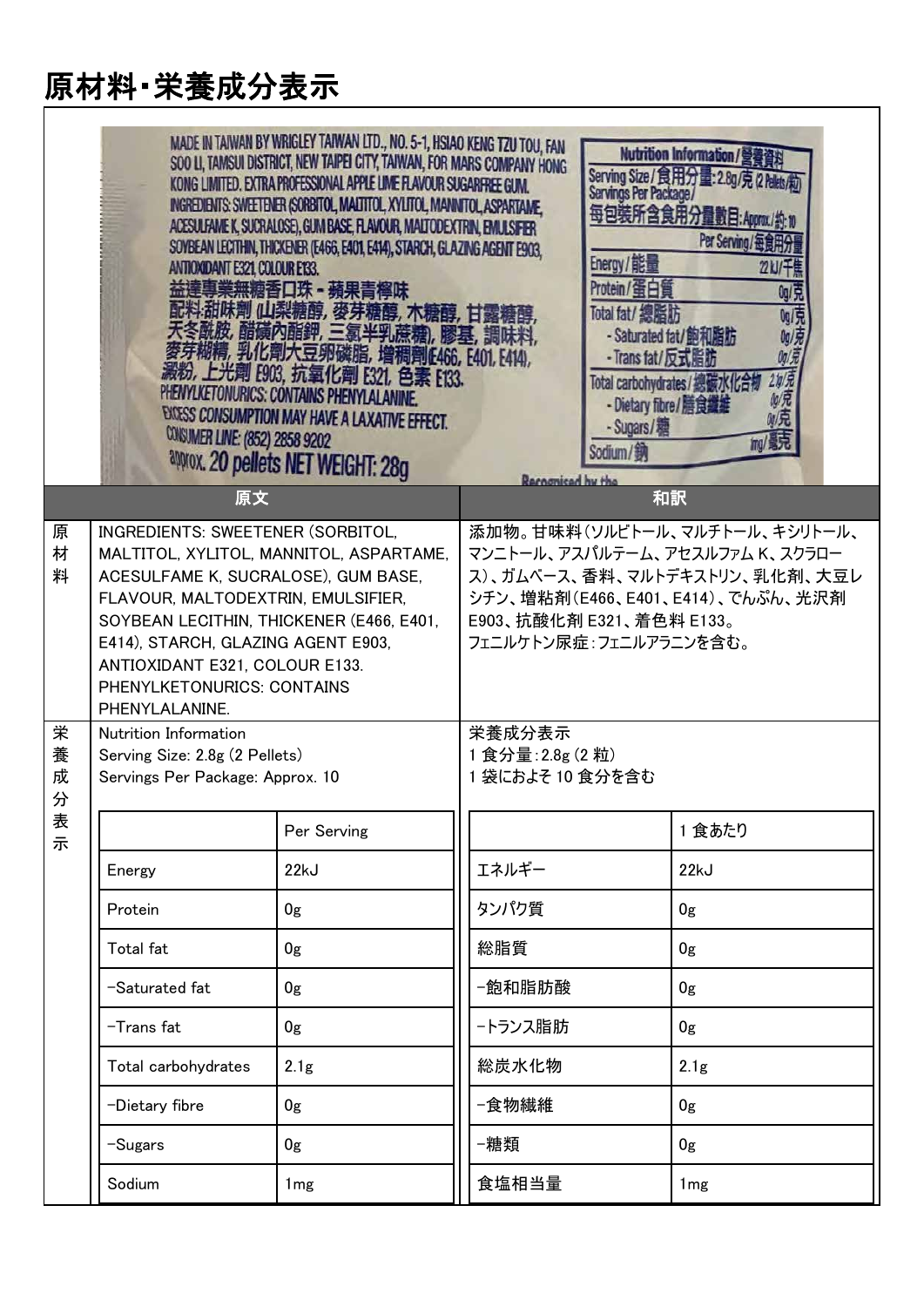# 4.マカオ 冷凍・チルド食品

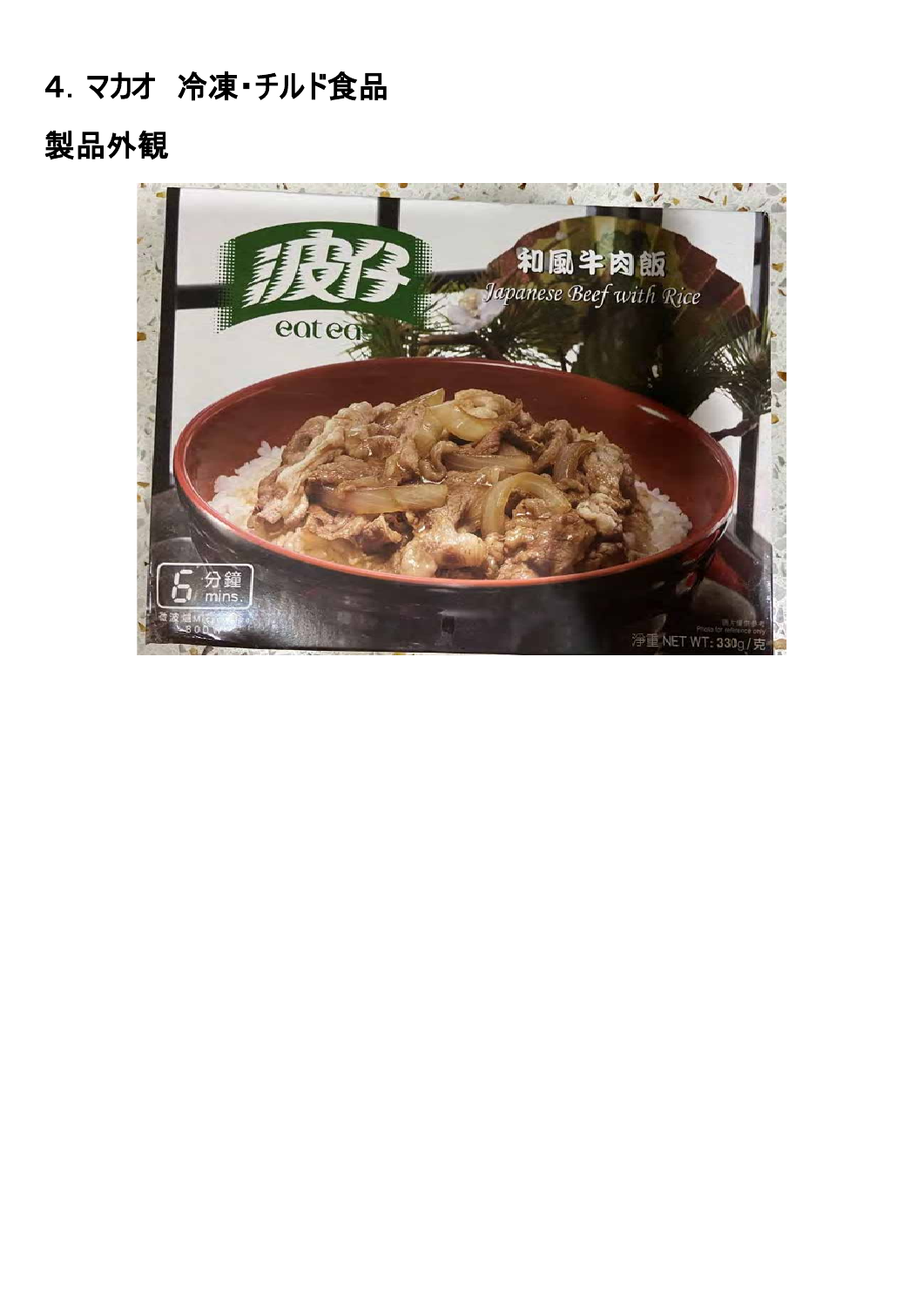|             |                                                                                                                                                                                                                                                             |                           | Nutrition Information 營養資料                   |                                                                                                                                                                                                                                 |                   |            |  |
|-------------|-------------------------------------------------------------------------------------------------------------------------------------------------------------------------------------------------------------------------------------------------------------|---------------------------|----------------------------------------------|---------------------------------------------------------------------------------------------------------------------------------------------------------------------------------------------------------------------------------|-------------------|------------|--|
|             | remove                                                                                                                                                                                                                                                      |                           |                                              | Per 100g / 每100克                                                                                                                                                                                                                |                   |            |  |
|             |                                                                                                                                                                                                                                                             | Energy / 能量<br>657 kJ /千焦 |                                              |                                                                                                                                                                                                                                 |                   |            |  |
|             | <b>6</b> minutes                                                                                                                                                                                                                                            | <b>CH</b>                 | Protein / 蛋白質<br>5.1g/克                      |                                                                                                                                                                                                                                 |                   |            |  |
|             | HOT!Let                                                                                                                                                                                                                                                     | $\overline{a}$            | Total fat / 總脂肪                              | 4.6g/克                                                                                                                                                                                                                          |                   |            |  |
|             |                                                                                                                                                                                                                                                             |                           | - Saturated fat / 飽和脂肪<br>- Trans fat / 反式脂肪 | 2.0g/克<br>0g/克                                                                                                                                                                                                                  |                   |            |  |
| 20/06/      |                                                                                                                                                                                                                                                             | Carbohydrates / 碳水化合物     | 23.0 g/克                                     |                                                                                                                                                                                                                                 |                   |            |  |
|             |                                                                                                                                                                                                                                                             | - Sugars / 糖              | 3.4g/克<br>429 mg / 毫克                        |                                                                                                                                                                                                                                 |                   |            |  |
|             |                                                                                                                                                                                                                                                             |                           |                                              |                                                                                                                                                                                                                                 |                   | Sodium / 鈉 |  |
|             |                                                                                                                                                                                                                                                             | Ingredients:              |                                              | Water, Rice, Beef, Onion, Soy Sauce(Contains Soybean), White Sugar,<br>Flour(Contains Cereals containing Gluten), Salt, Wine(Contains Rice),<br>Hon Dashi(Fish Product), Ginger, Flavour Enhancer(E621), Swelling Agent(E500ii) |                   |            |  |
|             | 原文                                                                                                                                                                                                                                                          |                           |                                              | 和訳                                                                                                                                                                                                                              |                   |            |  |
| 原<br>材<br>料 | Ingredients:<br>Water, Rice, Beef, Onion, Soy Sauce (Contains<br>Soybean), White Sugar, Flour (Contains Cereals<br>containing Gluten), Salt, Wine (Contains Rice),<br>Hon Dashi (Fish Product), Ginger, Flavour<br>Enhancer (E621), Swelling Agent (E500ii) |                           |                                              | 原材料:<br>水、米、牛肉、玉ねぎ、醤油(大豆を含む)、白砂糖、穀粉<br>(グルテンを含む穀物を含む)、食塩、酒(米を含む)、本だし<br>(魚介類)、生姜、香料(E621)、膨張剤(E500ii)                                                                                                                           |                   |            |  |
| 栄<br>養      | Nutrition Information                                                                                                                                                                                                                                       |                           |                                              | 栄養成分表示                                                                                                                                                                                                                          |                   |            |  |
| 成<br>分      |                                                                                                                                                                                                                                                             | Per 100g                  |                                              |                                                                                                                                                                                                                                 | 100g あたり          |            |  |
| 表<br>示      | Energy                                                                                                                                                                                                                                                      | 657kJ                     |                                              | エネルギー                                                                                                                                                                                                                           | 657kJ             |            |  |
|             | Protein                                                                                                                                                                                                                                                     | 5.1 <sub>g</sub>          |                                              | タンパク質                                                                                                                                                                                                                           | 5.1 <sub>g</sub>  |            |  |
|             | <b>Total Fat</b>                                                                                                                                                                                                                                            | 4.6 <sub>g</sub>          |                                              | 総脂質                                                                                                                                                                                                                             | 4.6 <sub>g</sub>  |            |  |
|             | - Saturated fat                                                                                                                                                                                                                                             | 2.0 <sub>g</sub>          |                                              | - 飽和脂肪酸                                                                                                                                                                                                                         | 2.0 <sub>g</sub>  |            |  |
|             | - Trans fat                                                                                                                                                                                                                                                 | 2.0 <sub>g</sub>          |                                              | - トランス脂肪                                                                                                                                                                                                                        | 2.0 <sub>g</sub>  |            |  |
|             | Carbohydrates                                                                                                                                                                                                                                               | 23.0 <sub>g</sub>         |                                              | 炭水化物                                                                                                                                                                                                                            | 23.0 <sub>g</sub> |            |  |
|             | - Sugars                                                                                                                                                                                                                                                    | 3.4 <sub>g</sub>          |                                              | - 糖類                                                                                                                                                                                                                            | 3.4 <sub>g</sub>  |            |  |
|             | Sodium                                                                                                                                                                                                                                                      | 429 mg                    |                                              | 食塩相当量                                                                                                                                                                                                                           | 429 mg            |            |  |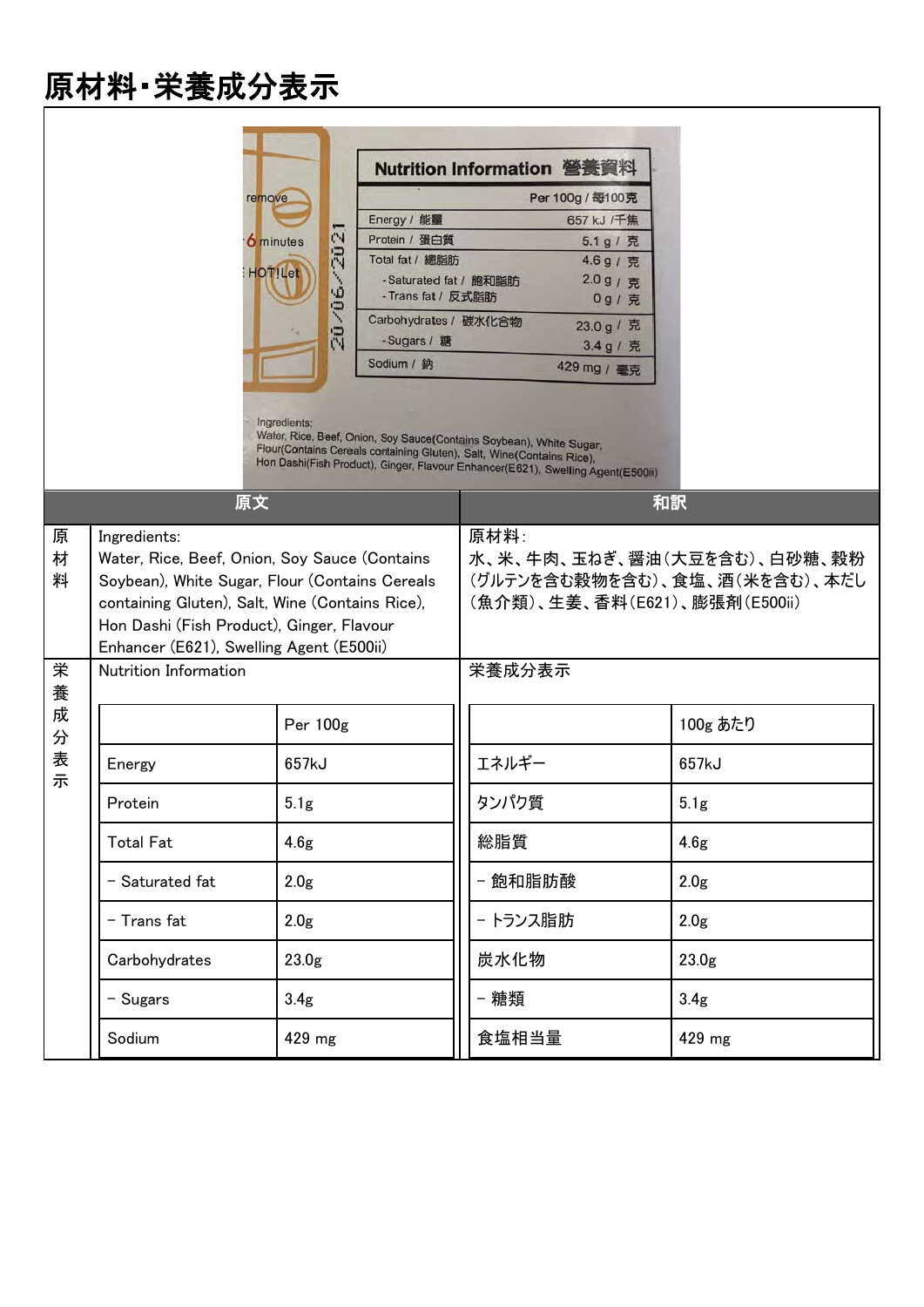# 5.マカオ 調味料